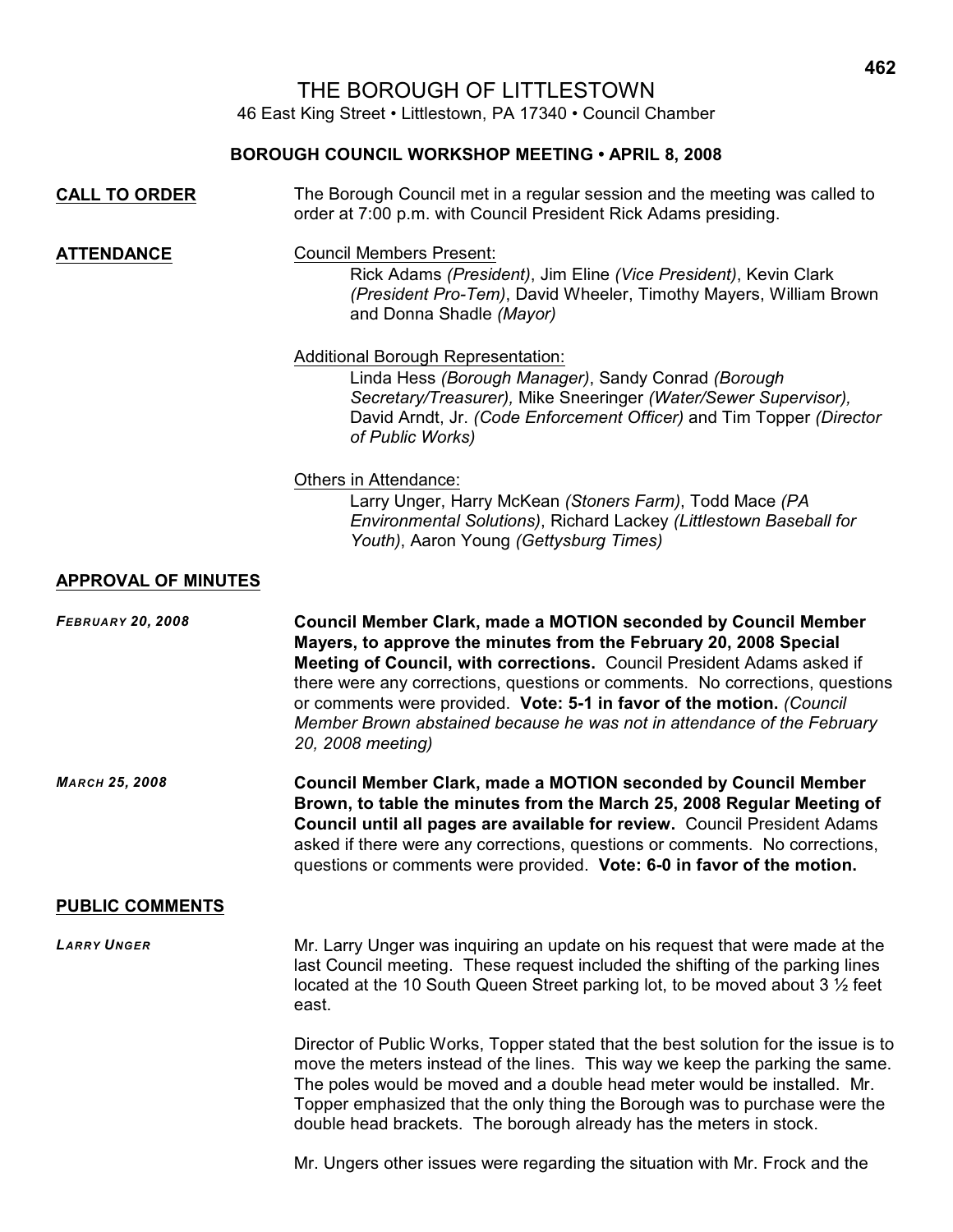| Larry Unger<br>(Continued) | Kingsdale Fire Company tapping into our water system in the middle of the<br>night.                                                                         |
|----------------------------|-------------------------------------------------------------------------------------------------------------------------------------------------------------|
|                            | Borough Manager Hess stated that it was her understanding that Chief Baker<br>has sent a letter to Kingsdale advising them that they are not allowed to tap |

into the Borough's water system without a permit.

#### **DELEGATION**

*TODD MACE - PA ENVIRONMENTAL SOLUTIONS, INC. REGARDING WATER AND WASTEWATER OPERATIONS*

Mr. Todd Mace with the PA Environmental Solutions Inc. supplied Council with a draft Water/Wastewater Operations Professional Services Agreement. Mr. Mace reviewed the agreement with Council. The company would provide contract operations and maintenance services to the Littlestown Borough for the licensing, sampling, discharge monitoring report preparation, troubleshooting of process control problems, record keeping, routine equipment maintenance, general housekeeping, and other miscellaneous items required to maintain the facilities' operation within the applicable rules and regulations of the Pennsylvania Department of Environment Protection. This agreement under the basic services will also furnish one (1) certified operator five (5) days a week and also on-site DEP certified training to Borough operators as needed at a maximum of six (6) hours per week.

This was referred to the Utilities Committee for a more in depth review of the Services Agreement.

**APPROVAL OF BILLS Council Vice President Eline, made a MOTION seconded by Council Member Mayers, to pay the bills in the amount of \$70,336.92.** Council President Adams asked if there were any questions or comments. No questions or comments were provided. **Vote: 6-0 in favor of the motion.**

#### **UNFINISHED BUSINESS**

*APPRAISAL OF PERMANENT PUBLIC STREET RIGHT-OF-WAY FOR 150 MONARCH STREET*

Borough Solicitor White stated that the appraisal was ordered on March 28, 2008 for the portion of Monarch that is not ordained, no right of way nor no deed. The appraiser is wrapping up the appraisal and will be releasing the paperwork shortly. The portion of Monarch Street that is in question is owned by 150 Monarch Street, LLC. Mr. White asked approximately how long the street has been used as a public street. After discussion, which included Members of Council and Members of the Public, it was safe to say that for about 50 years more than fifty percent (50%) of the street has been used as a public street.

**Council Member Clark, made a MOTION seconded by Council Member Wheeler, to authorize and direct the Borough Solicitor to proceed with the eminent domain proceedings to acquire 3/4 of an acre owned by 150 Monarch Street, LLC. for a public right-of-way.** Council President Adams asked if there were any questions or comments. No questions or comments were provided. **Vote: 6-0 in favor of the motion.**

*CORROSION CONTROL CONTRACT FOR ANNUAL MAINTENANCE OF BOTH WATER TANKS*

**Council Member Clark, made a MOTION seconded by Council Member Brown, to approve the recommendation from the I & I Utilities Committee to enter into an agreement with the Corrosion Control Corporation from New Jersey, who specializes in water tank management for the explicit purpose of painting, cleaning, inspecting, and maintaining the water tank located on Locust Street and Cemetery Street at an annual cost of**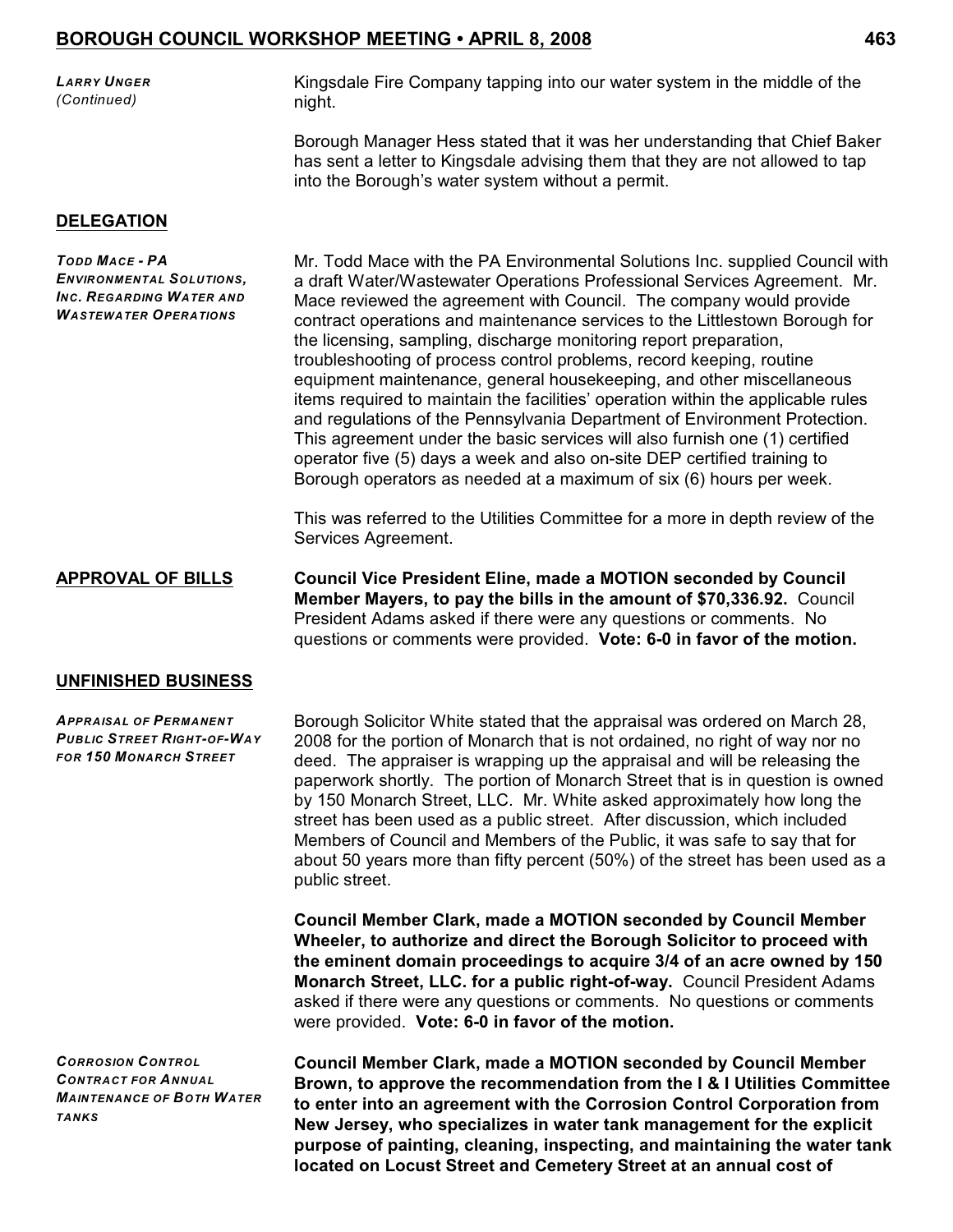*CORROSION CONTROL CONTRACT FOR ANNUAL MAINTENANCE OF BOTH WATER TANKS (Continued)*

*CONDITIONAL USE HEARING FOR CARLO TRIPOLI OF 107 SOUTH QUEEN STREET FOR A PROPOSED PIZZA SHOP*

*SHANEBROOK - 401 SOUTH QUEEN STREET - REQUEST FOR WAIVER OF PRELIMINARY PLAN*

*AMENDMENT TO THE POLICE CONTRACT*

**\$36,700.00.** Council President Adams asked if there were any questions or comments. Director of Public Works, Topper was concerned with the comparison of the contracts between USCI and CCC. Mr. Topper was informed that in essence the contracts were compared in such a way to make sure both contracts were consistent. No other questions or comments were provided. **Vote: 6-0 in favor of the motion.**

**Council Member Clark, made a MOTION seconded by Council Vice President Eline, to approve the advertising of a Conditional Use application for Carlo Tripoli for 107 South Queen Street, Littlestown, PA for a proposed Pizzeria in the TCMU zoning district.** Council President Adams asked if there were any questions or comments. No questions or comments were provided. **Vote: 6-0 in favor of the motion.**

A letter was received from Scott Barnhart with Hanover Land Services, which is the engineer for Mr. Shanebrook, asking Council to waive the plans for 401 South Queen Street to be submitted as a final plan, skipping the preliminary plan process. This request was already approved by the Planning Commission at their July 12, 2007 meeting,

**Council Member Clark, made a MOTION seconded by Council Vice President Eline, to approve the recommedation of the Planning Commission from their July 12, 2007 meeting, to approve a waiver of the requirement to submit a separate preliminary and final plan for the subdivision plan for 401 South Queen Street , Littlestown, PA, Adams County, Steven and Wanda Shanebrook.** Council President Adams asked if there were any questions or comments. No questions or comments were provided. **Vote: 6-0 in favor of the motion.**

**Council Vice President Eline, made a MOTION seconded by Council Member Brown, to approve the recommendation from the Police/Union Contract Committee to have Attachment "B" Salary Schedule and all references thereto stricken from the Collective Bargaining Agreement between the Borough of Littlestown and Littlestown Borough Police Officers' Association and to have all full-time officers follow the Attachment "A" Salary Schedule.** Council President Adams asked if there were any questions or comments. Council Member Clark stated that the contract is being opened and does not agree that it should be opened to negotiations until their contract is ready to be renewed. Council Member Clark further stated that Attachment "A" and "B" Salary Schedule only affects two officers and feels that this should not be entertained at this time. The new officers knew the contract when they were hired and the Borough should not be expending anymore money considering the fact of what is coming up for this Borough in terms of infrastructure. No other questions or comments were provided. **Vote: 3-3 tie.** *(Council Member Clark, Wheeler and Mayers were opposed)* **The mayor broke the tie in favor of the motion.**

*NON-UNIFORM HANDBOOK REVIEW* The Borough of Littlestown Non-Uniform Handbook is before Council this evening for review and comments. Council Member Wheeler has an issue with the benefit package. He feels that

the employees do earn their pay but feels some of the benefits that have been in place are out of line.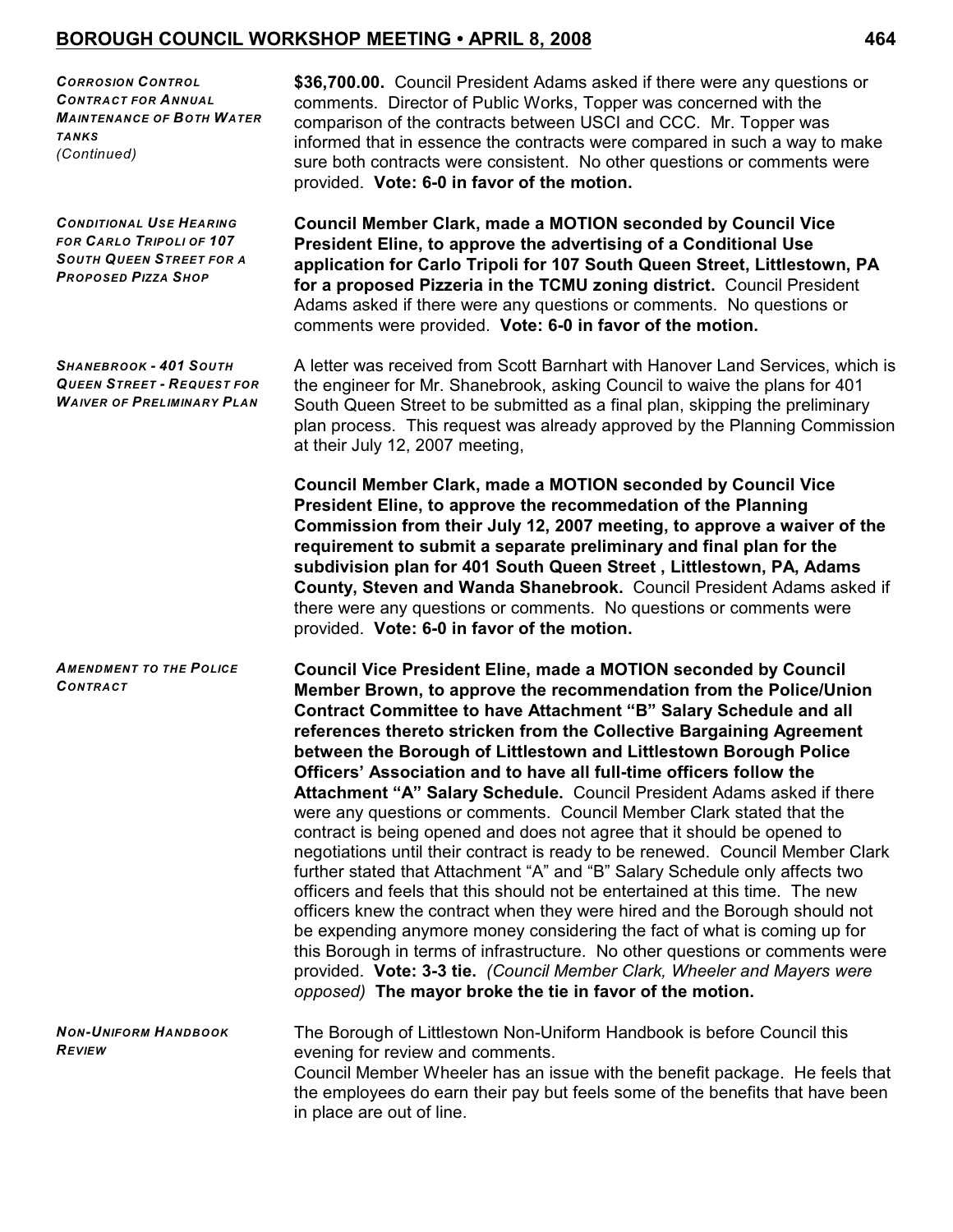| <b>NEW BUSINESS</b>                                                                                   | Kingsdale Fire Company is asking permission to conduct their annual fire hose<br>service testing in the Littlestown Borough on a proposed date of Saturday, April<br>26, 2008.                                                                                                                                                                                                                                                                                                                                                          |
|-------------------------------------------------------------------------------------------------------|-----------------------------------------------------------------------------------------------------------------------------------------------------------------------------------------------------------------------------------------------------------------------------------------------------------------------------------------------------------------------------------------------------------------------------------------------------------------------------------------------------------------------------------------|
|                                                                                                       | Council Member Clark, made a MOTION seconded by Council Member<br>Wheeler, to direct the Borough Manager to send a letter to Kingsdale Fire<br>Company informing them that they may try to work something out with<br>our local fire company but otherwise they are not allowed to use our fire<br>hydrants. Council President Adams asked if there were any questions or<br>comments. No questions or comments were provided. Vote: 6-0 in favor of<br>the motion.                                                                     |
| <b>APPROVAL OF CHANGE OF</b><br><b>BOROUGH OFFICE HOURS ON A</b><br><b>TRIAL BASIS</b>                | Council Vice President Eline stated that there has been a consideration of<br>changing the office hours. The hours for the office staff would be 7:00 a.m.<br>until 3:30 p.m. and the Borough Manager would remain 8:00 a.m. until 4:30<br>p.m. This would be on a trial period.                                                                                                                                                                                                                                                        |
|                                                                                                       | <b>Council Member Clark, made a MOTION seconded by Council Member</b><br>Brown, to approve the Borough Office staff only to change the office<br>hours, on a trial basis, from 7:00 a.m. until 3:30 p.m. and the Borough<br>Manager resume the hours of 8:00 a.m. until 4:30 p.m. The trial period<br>beginning Monday April 14, 2008 and running through September 23,<br>2008. Council President Adams asked if there were any questions or<br>comments. No questions or comments were provided. Vote: 6-0 in favor of<br>the motion. |
| <b>REQUEST FROM RICHARD</b><br>LACKEY, LITTLESTOWN<br><b>BASEBALL FOR YOUTH</b><br><b>ASSOCIATION</b> | Mr. Lackey asked Council to consider installing either permanent or<br>temporary speed bumps on Marvin Street and Patrick Avenue during the<br>baseball season which runs from April through August. There is a safety<br>concern for the children during the baseball season because of the<br>amount of traffic and the speed of the traffic that flows on those streets.                                                                                                                                                             |
|                                                                                                       | Council President Adams referred this to the Streets and Transportation<br><b>Committee for further review.</b>                                                                                                                                                                                                                                                                                                                                                                                                                         |
| <b>ACCEPTANCE OF MIKE</b><br><b>SNEERINGERS RETIREMENT -</b><br>EFFECTIVE JULY 31, 2008               | <b>Council Vice President Eline, made a MOTION seconded by Council</b><br>Member Brown, to accept a letter of retirement, with regret, from Michael<br>Sneeringer with an effective retirement date of July 31, 2008 with all<br>benefits being paid in accordance of the old handbook. Council President<br>Adams asked if there were any questions or comments. No questions or<br>comments were provided. Vote: 6-0 in favor of the motion.                                                                                          |
| <b>ADJOURN THE OPEN</b><br><b>MEETING</b>                                                             | <b>Council Member Clark, made a MOTION seconded by Council Vice</b><br>President Eline, to adjourn the open meeting of Council for an executive<br>session to discuss personnel matters and possible litigation. Council<br>President Adams asked if there were any questions or comments. No<br>questions or comments were provided. Vote: 6-0 in favor of the motion.                                                                                                                                                                 |
|                                                                                                       | The opened meeting adjourned at 8:26 p.m.                                                                                                                                                                                                                                                                                                                                                                                                                                                                                               |
| <b>RECONVENE</b>                                                                                      | The Borough Council reconvened at 8:50 p.m. and the public was invited back<br>into the Council Chamber.                                                                                                                                                                                                                                                                                                                                                                                                                                |